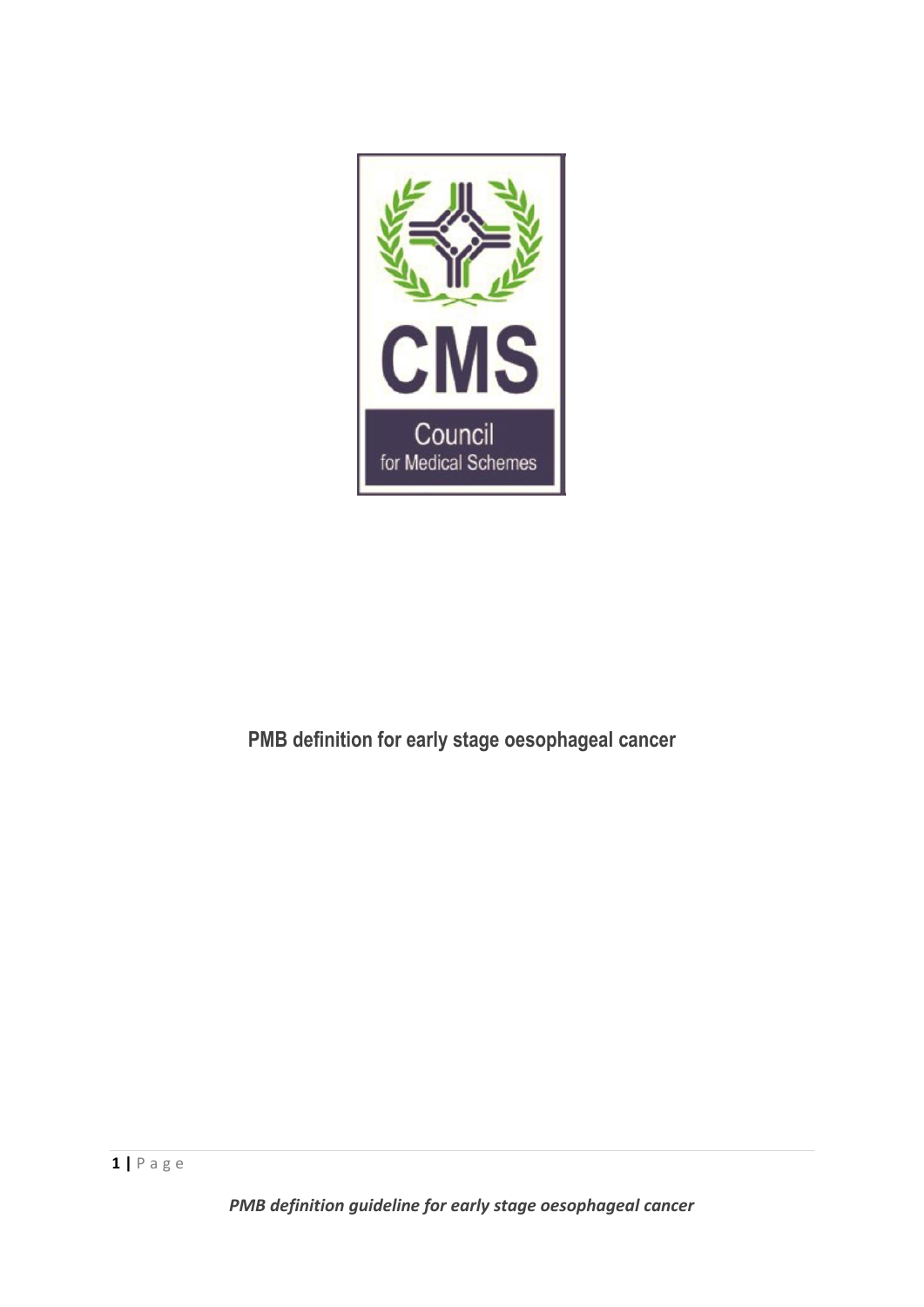#### *Disclaimer:*

*The early stage oesophageal cancer benefit definition has been developed for the majority of standard patients. These benefits may not be sufficient for outlier patients. Therefore Regulation 15(h) and 15(I) may be applied for patients who are inadequately managed by the stated benefits. The benefit definition does not describe specific in-hospital management such as theatre, anaesthetists, anaesthetist drugs and nursing care. However, these interventions form part of care and are prescribed minimum benefits*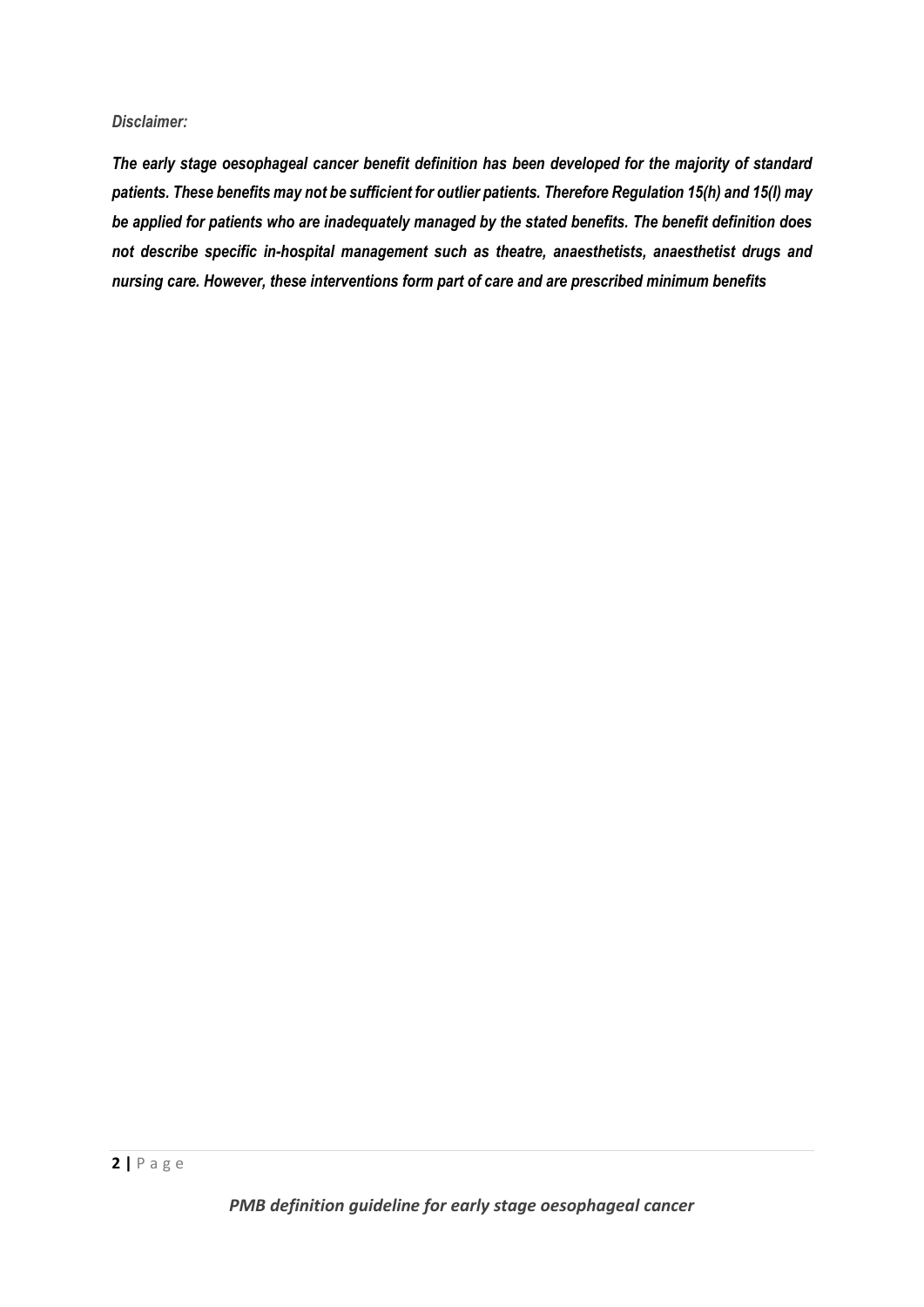| <b>Table of contents</b> |
|--------------------------|
|                          |
|                          |
|                          |
|                          |
|                          |
|                          |
|                          |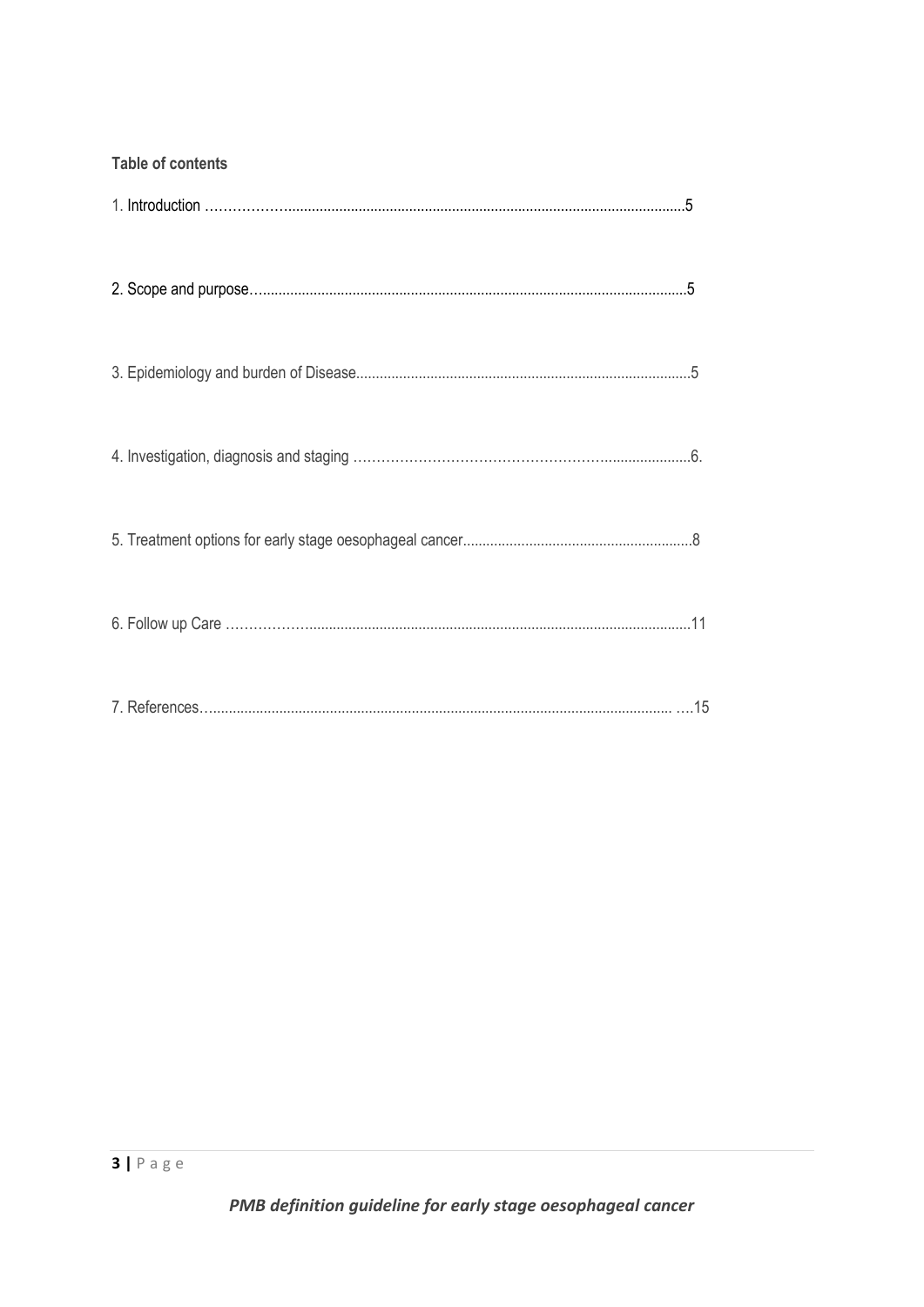#### **Abbreviations**

- AC Adenocarcinoma
- ASCO American Society of Clinical Oncology
- CMS Council for Medical Schemes
- CT Computed tomographic
- DTPs Diagnosis treatment pairs
- FBC Full Blood Count
- GEJ Gastro-oesophageal junction
- ICD International Classification of Diseases
- IMRT Intensity-modulated radiation therapy
- NCR National Cancer Registry
- OC oesophageal cancer
- PMB Prescribed minimum benefit
- SCC Squamous cell carcinoma
- SEMS self-expanding metal stents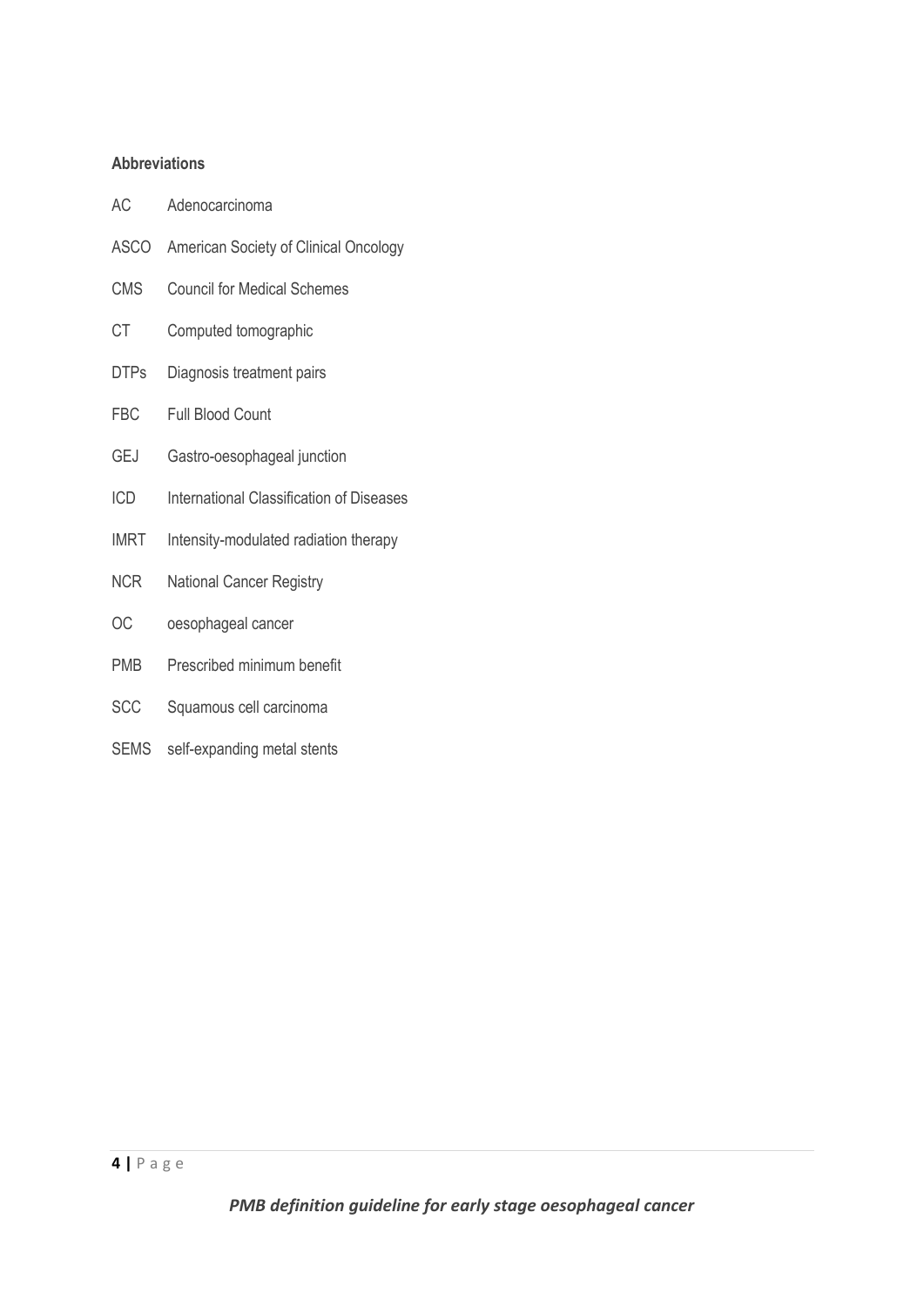### **1. Introduction**

- 1.1. The legislation governing the provision of the prescribed minimum benefits (PMBs) is contained in the Regulations enacted under the Medical Schemes Act, 131 of 1998 (the Act). In respect of some of the diagnosis treatment pairs (DTPs), medical scheme beneficiaries find it difficult to know their entitlements in advance. In addition, medical schemes interpret these benefits differently, resulting in a lack of uniformity of benefit entitlements.
- 1.2. The benefit definition project is coordinated by the Council for Medical Schemes (CMS) and aims to define the PMB package as well as to guide the interpretation of the PMB provisions by relevant stakeholders.

## **2. Scope and purpose**

- 2.1. This is a recommendation for the diagnosis, treatment and care of individuals with early stage oesophageal cancer in any clinically appropriate setting as outlined in the Act.
- 2.2. The purpose is to improve clarity in respect of funding decisions by medical schemes, taking into consideration evidence based medicine, affordability and in some instances cost-effectiveness.

| Table 1: Possible ICD10 codes for identifying early stage (including resectable) oesophageal cancer |  |  |
|-----------------------------------------------------------------------------------------------------|--|--|
|-----------------------------------------------------------------------------------------------------|--|--|

| ICD 10 code       | <b>WHO</b> description                               |
|-------------------|------------------------------------------------------|
| C <sub>15.0</sub> | Malignant neoplasm, cervical part of oesophagus      |
| C15.1             | Malignant neoplasm, thoracic part of oesophagus      |
| C <sub>15.2</sub> | Malignant neoplasm, abdominal part of oesophagus     |
| C <sub>15.3</sub> | Malignant neoplasm, upper third of oesophagus        |
| C <sub>15.4</sub> | Middle third of oesophagus                           |
| C <sub>15.5</sub> | Malignant neoplasm, lower third of oesophagus        |
| C15.8             | Malignant neoplasm, overlapping lesion of oesophagus |
| C <sub>15.9</sub> | Malignant neoplasm, oesophagus, unspecified          |
| D00.1             | Carcinoma in situ, oesophagus                        |

- **3. Epidemiology and burden of disease**
	- 3.1. Worldwide oesophageal cancer (OC) has been the 6th leading cause of cancer mortality and the 8th most common cancer with the majority of cases occurring in less developed countries (Ferlay, Soerjomataram, Ervik, Dikshit, Eser, Mathers, Rebelo, Parkin, Forman & Bray, 2012). The recent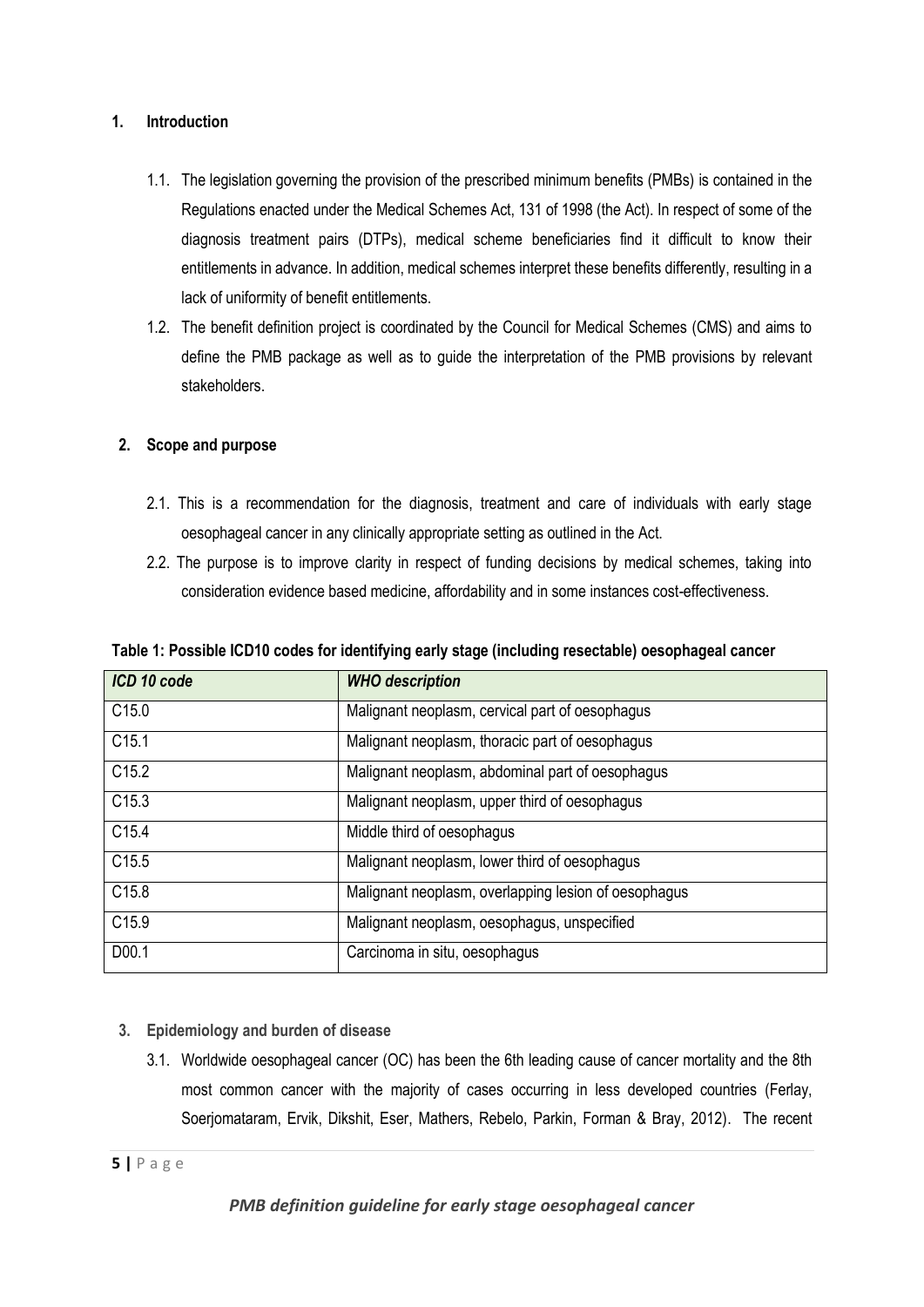Global Burden of Cancer study places oesophageal cancer in 6th place for incident cases in South Africa (Global Burden of Disease Cancer Collaboration, 2016).

- 3.2. The South African National Cancer Registry (NCR) report for 2011 (most recent publication) shows that oesophageal cancer is the 7th most common cancer in males (5.56 per 100 000 age standardised incidence rate) and 9th in females (3.06 per 100 000 age standardised incidence rate) however it is responsible for the highest number of cancer related deaths in Southern Africa (Ferlay et al, 2012; National Cancer Registry. Cancer in South Africa, 2011).
- 3.3. Globocan data for 2012 indicates that in Southern Africa, the incidence of oesophageal cancer is nearly double in males (13.7 per 100 000 age standardised incidence rate) compared to females (6.7 per 100 000 age standardised incidence rate) (Ferlay et al, 2012).
- 3.4. Squamous cell carcinoma (SCC) is by far the most common type of OC in Asian and African countries with a strong association to cigarette smoking and alcohol consumption. Adenocarcinoma (AC) aetiology appears to be more linked to chronic gastro-oesophageal reflux. Both SCC and AC have a higher prevalence in the African population in South Africa compared to non-African populations (Gould, Morgan, Motha, Makda, Domingo, Tiedt, Wing, Munanga, Tembo, Hale & Bizos, 2015).
- 3.5. The prognosis for oesophageal is poor, with a 5 year survival of around 15% often because it is diagnosed in the advanced stages of disease (Arnal, Arenas, & Arbeloa, 2015). The most common presenting symptom of oesophageal cancer is persistent, progressing dysphagia (Varghese, Hofstetter, Rizk, Low, Darling, Watson, Mitchell & Krasna, 2013).
- 3.6. Gastro-oesophageal junction (GEJ) carcinoma will be defined in the Gastric Cancer benefit definition.
- **4. Investigation, diagnosis and staging**
	- 4.1. Staging of OC is conventionally as per the American Joint Committee on Cancer (AJCC)/Union for International Cancer Control (UICC) TNM staging system (7<sup>th</sup> Edition), however this has recently been updated to the  $8<sup>th</sup>$  Edition which is published as 3 separate recommendations for staging (Rice, Ishwaran, Hofstetter, Kelsen., Apperson-Hansen, & Blackstone, 2016: 897-905; Rice et al, 2016: 913- 919; Rice et al, 2016: 906-912).
	- 4.2. Chest x-ray may be used to detect lung metastases, pleural effusion, and aspiration and is included as control in Barium study.
	- 4.3. Computed tomographic (CT) of the chest and abdomen is recommended as the optimal test for staging early oesophageal cancer (Lordick, Mariette, Haustermans, Obermannová & Arnold, 2016; Varghese et al, 2013).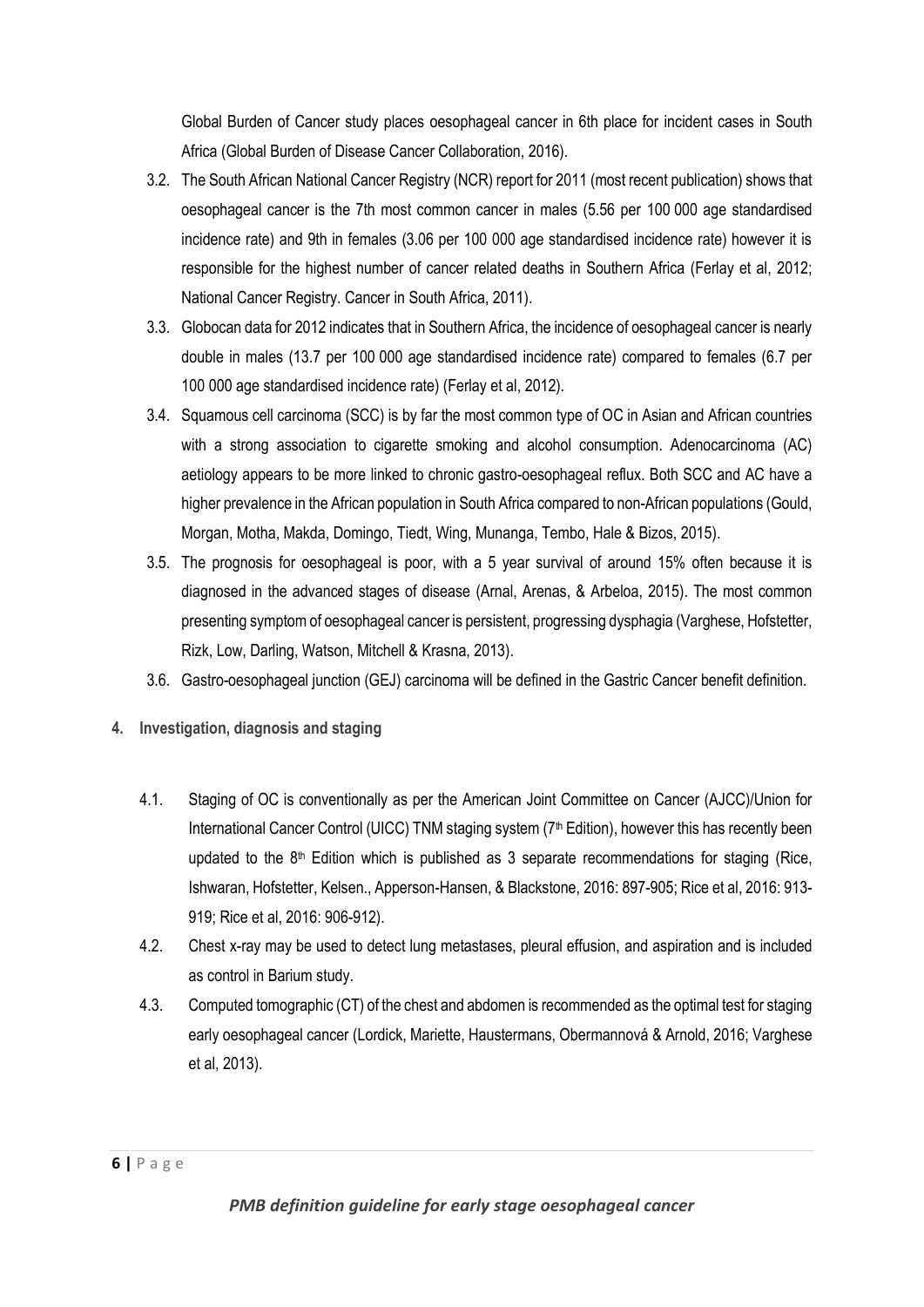- 4.4. Barium studies can be utilised to assess the anatomical extent of the tumour, as well as assess for strictures and fistulae. It may assist with surgical planning and the presence of other pathology (Varghese et al, 2013).CT remains the optimal staging test.
- 4.5. Upper gastrointestinal endoscopy with multiple biopsies is the recommended method for diagnosis of early oesophageal cancer (Lordick, et al, 2016; NCCN Guidelines Version 2, 2016; Varghese et al , 2013).
- 4.6. A meta-analysis showed that the sensitivity and specificity for detecting distant metastases were 71% and 93%, respectively, for FDG PET and 52% and 91%, respectively, for CT. A The superior ability of FDG PET in detection of occult distant metastasis during the initial staging process may provide sufficient evidence to avoid unnecessary surgery in up to 20% of patients. A multicentre prospective cohort study of 491 patients showed that PET/CT led to clinically significant changes in stage for 24% of patients. Although a PET-CT is recommended as an optional test for staging, there are limitations to the use of PET due to avid uptake of 18-FDG in the primary tumour and confounding factors resulting in false positive FDG uptake (Cuellar, Carter, Macapinlac, Ajani, Komaki, Welsh, Lee, Swisher, Correa, Erasmus & Hofstetter, 2014; NCCN Guidelines Version 2, 2016; Schmidt, Lordick, Herrman & Ott, 2015; Varghese et al, 2013).
- 4.7. PET-CT is PMB level of care for staging in selected cases only on specialist motivation.
- 4.8. Endoscopic ultrasound, performed prior to initiation of treatment, is recommended for accurate assessment of depth of tumour invasion and lymph node status (American Society for Gastrointestinal Endoscopy Standards of Practice Committee, 2013; NCCN Guidelines Version 2, 2016; Varghese et al, 2013).
- 4.9. Full blood count, liver function tests and renal function tests are PMB level of care.

| Table 2: Summary for PMB level of care for diagnosis and staging work-up for early stage oesophageal |  |  |
|------------------------------------------------------------------------------------------------------|--|--|
| cancer                                                                                               |  |  |

| <b>Description</b>         |                                                        | <b>Frequency</b>          |
|----------------------------|--------------------------------------------------------|---------------------------|
| <b>Clinical assessment</b> | Consultations with<br>practitioner,<br>primary<br>care | 2 consults per speciality |
|                            | gastroenterologist,<br>oncologist,<br>surgeon          |                           |
| <b>Imaging: Radiology</b>  | Chest x-ray                                            |                           |
|                            | CT study of chest and abdomen                          |                           |
|                            | PET-CT (FDG) - on specialist                           | -1                        |
|                            | motivation for staging                                 |                           |
|                            | Barium swallow with contrast                           |                           |

**7 |** P a g e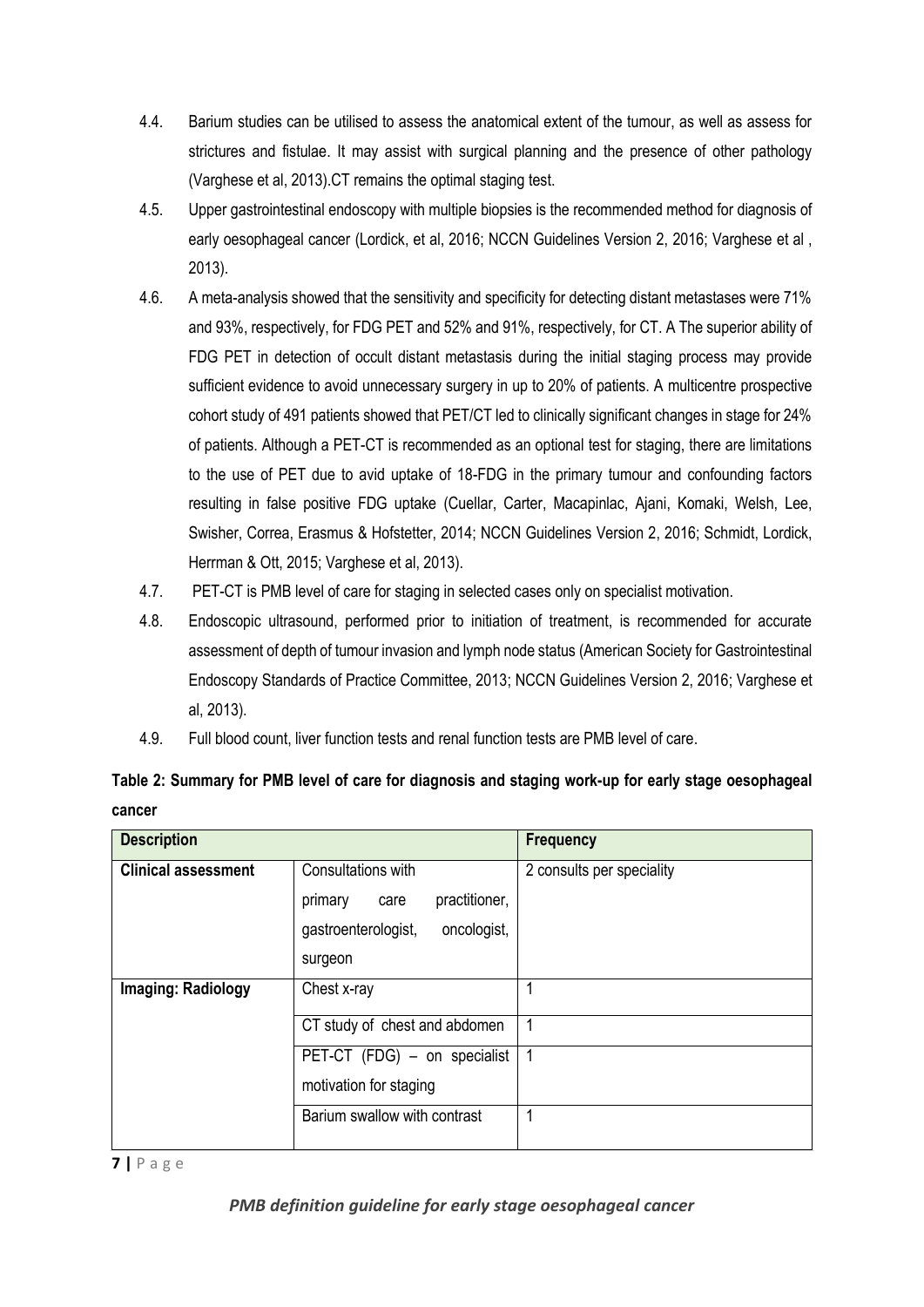| Imaging procedures             | gastro-intestinal<br>Upper |  |
|--------------------------------|----------------------------|--|
|                                | endoscopy                  |  |
|                                | Endoscopic ultrasound      |  |
| <b>Histological assessment</b> | Histology/ Cytology        |  |
| Laboratory<br>investigations   | Full blood count           |  |
|                                | Liver function test        |  |
|                                | Renal function             |  |

#### **5. Treatment options for early stage oesophageal cancer**

The mainstay treatment options for early oesophageal cancer include:

- endoscopic therapy,
- surgical oesophagectomy and
- chemoradiation.

Treatment options are influenced by histological subtype: squamous cell carcinoma or adenocarcinoma; stage, tumour location and patient clinical status. Clinical trial data favouring one modality over another is unavailable and therefore all three treatment options are PMB level of care. Therapeutic modalities may be combined as in the case of chemo-radiotherapy or chemotherapy before or after surgery in resectable disease.

- 5.1 Surgical management
	- 5.1.1. Endoscopic resection is recommended in T1a tumours and may be considered as an alternative to oesophagectomy in patients without lymph node involvement (T1b) (American Society for Gastrointestinal Endoscopy Standards of Practice Committee, 2013). There is limited evidence (only retrospective cohort studies) comparing survival and mortality outcomes with endoscopic modalities to surgery in early lesions with surgery showing superiority in 3 and 5 year survival in a recent meta-analysis (Bustamante, Hourneaux, Moura, Bernardo, Sallum, Ide & Baba, 2016).
	- 5.1.2. Oesophagectomy and lymph node removal is standard level of care for surgical treatment of oesophageal cancer (NCCN Guidelines Version 2, 2016). This can be done using conventional open access or laparoscopic surgical techniques (Yibulayin, Abulizi & Sun, 2016).
	- 5.1.3. Minimally invasive oesophageal (MIE) surgical resection may be considered an appropriate and evidence-based treatment option compared to open oeseophagectomy (NICE, 2011). Laparoscopy has been associated with reduced peri-operative complications and in-hospital mortality (Lv, Hu, Ren & Wei, 2016). However, this is only based on low quality evidence from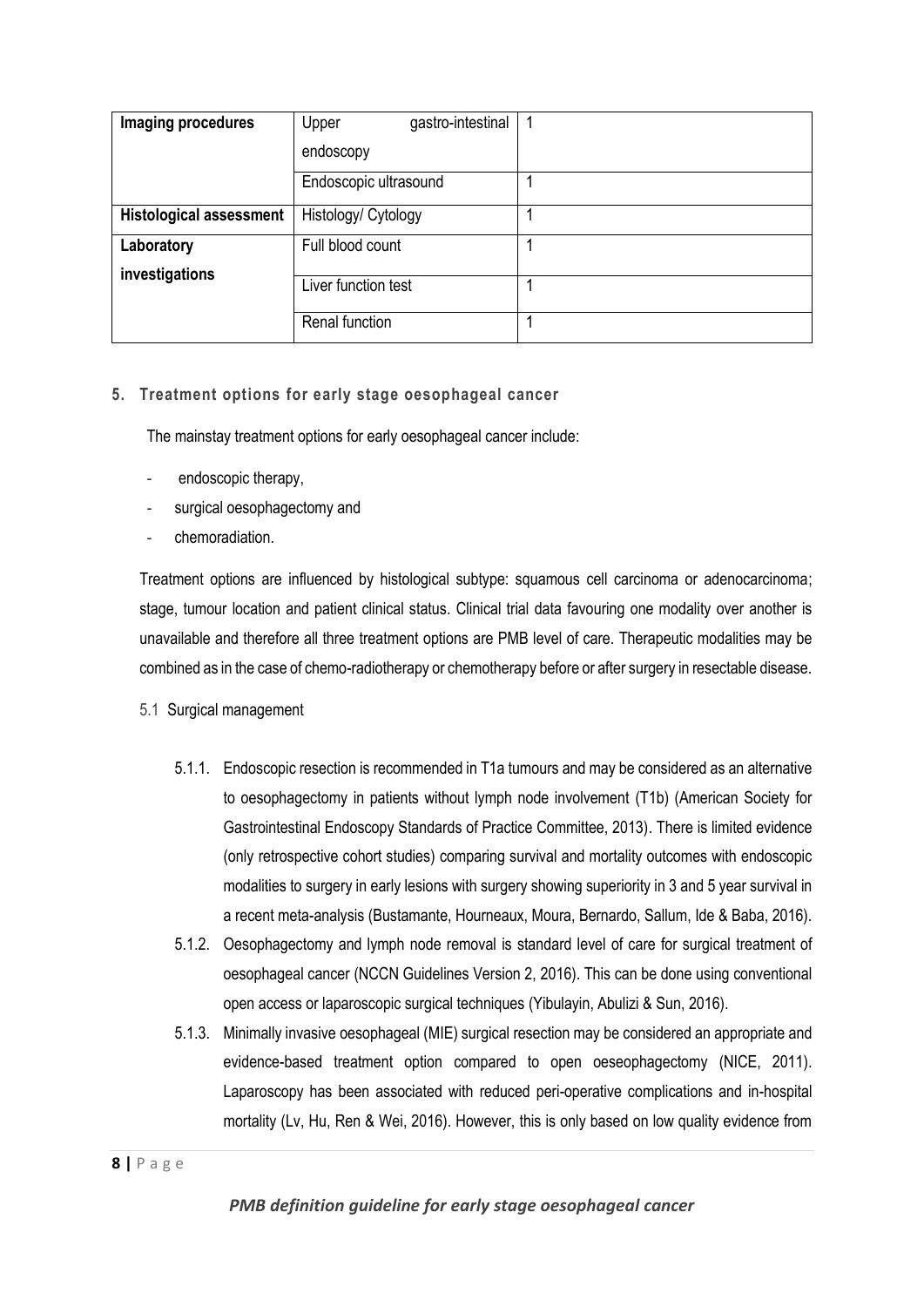observational studies and therefore a laparoscopic approach cannot be recommended as PMB level of care (Gurusamy, Pallari, Midya & Mughal, 2016).

- 5.1.4. In locally advanced disease, surgical resection is recommended in patients eligible for surgery without metastatic disease following neoadjuvant therapy. Surgery alone is not recommended in non-metastatic locally advanced disease and should be preceded with neoadjuvant chemoradiation or chemotherapy in squamous cell carcinoma or perioperative chemotherapy or neoadjuvant or adjuvant chemotherapy in adenocarcinoma (Lordick, Mariette, Haustermans, Obermannová & Arnold, 2016; Oppedijk, Van der Gaast, Van Lanschot, Van Hagen, Van Os, Van Rij, Van der Sangen, Beukema, Rütten, Spruit, Reinders, Richel, Van Berge Henegouwen & Hulshof, 2014).
- 5.1.5. Endoscopic stenting with self-expanding metal stents (SEMS) is recommended for palliation of dysphagia due to tumours or fistulas although this is more likely to occur in late stage, metastatic disease (Dai, Li, Xie, Liu, Zhang, Zhou, Pan & Yang, 2014; Spaander, Baron, Siersema, Fuccio, Schumacher, Escorsell, Garcia-Pagán, Dumonceau, Conio, de Ceglie, Skowronek, Nordsmark, Seufferlein, Van Gossum, Hassan, Repici & Bruno, 2016).
- 5.2. Chemotherapy and chemoradiation

| Table 3: PMB level of care chemoradiation options in early stage oesophageal cancer |  |  |  |
|-------------------------------------------------------------------------------------|--|--|--|
|-------------------------------------------------------------------------------------|--|--|--|

| <b>Indication</b>      | <b>Treatment description</b> | <b>Medicine details</b> |
|------------------------|------------------------------|-------------------------|
| Oesophageal<br>cancer: | Chemoradiation               | Fluorouracil            |
| Definitive and         |                              | Cisplatin               |
| Neo - adjuvant         |                              | Carboplatin             |
|                        |                              | Paclitaxel              |
|                        |                              | Capecitabine            |

- 5.2.1. The medicines listed as PMB level of care above may be used in recognised combinations.
- 5.2.2. Definitive chemoradiation is only indicated in the case of proximal oesophageal cancer (cervical oesophagus) and patients who are unfit for surgery (NCCN Guidelines Version 2, 2016).
- 5.2.3. Definitive chemoradiation has similar short-term and long-term mortality outcomes to surgery in squamous cell carcinoma. The levels of evidence for definitive chemoradiation compared to surgery in adenocarcinoma are very low and therefore no conclusions can be determined (Best, Mughal & Gurusamy, 2016).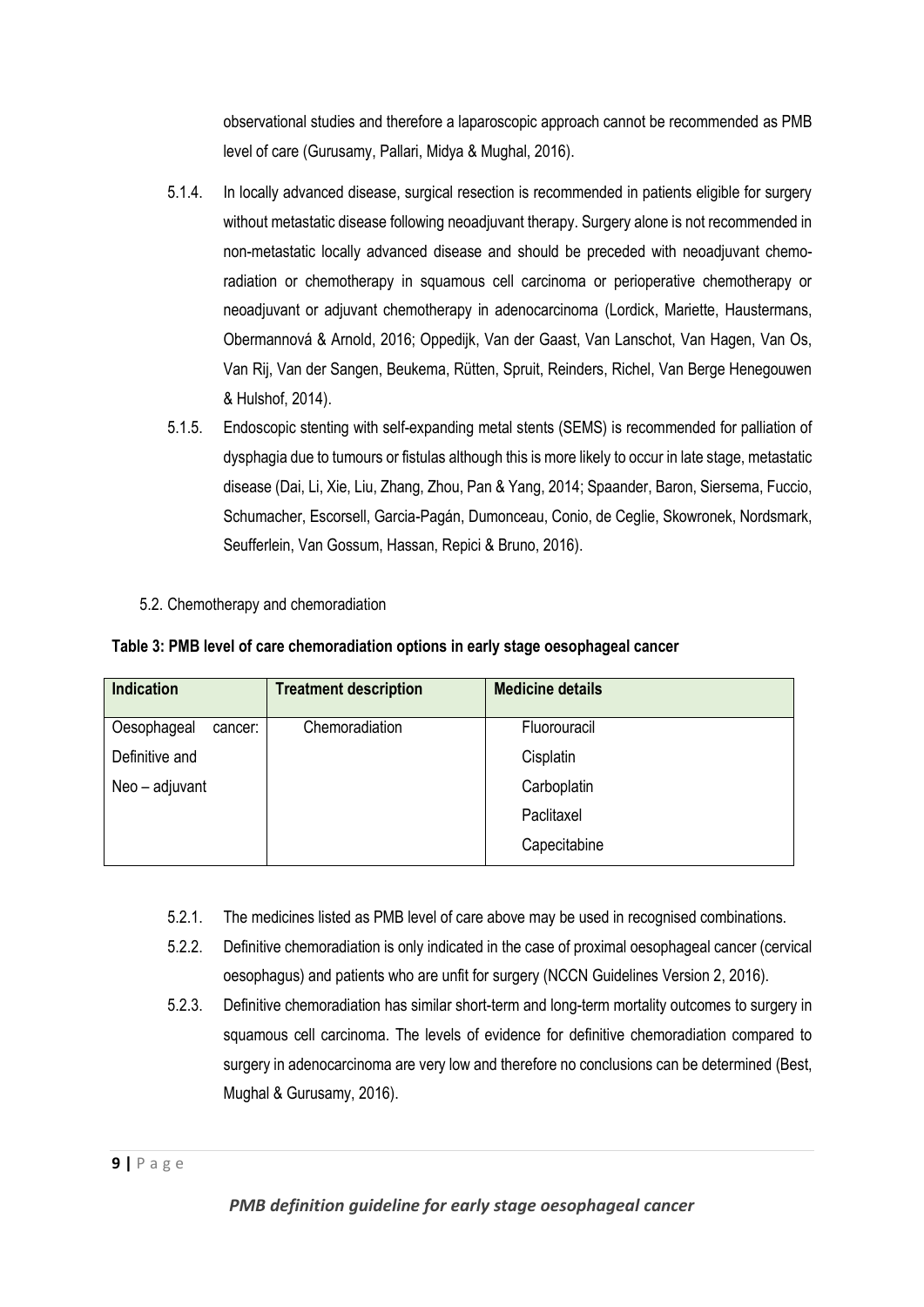- 5.2.4. Neoadjuvant chemotherapy or chemoradiation with a platinum based agent (cisplatin or carboplatin) is recommended in patients with surgically resectable cancer (Lordick et al ,2016; Mariette, Dahan, Mornex, Maillard, Thomas, Meunier, Boige, Pezet, Robb, Le Brun, Bosset, Mabrut, Triboulet, Bedenne & Seitz, 2014). Histologic response rates and rates of marginnegative resections favor neoadjuvant chemoradiotherapy over chemotherapy in adenocarcinoma, but no trial demonstrates that these benefits translate into an improved survival rate. Thus, the relative benefits of preoperative chemotherapy versus chemoradiotherapy remain uncertain. Nevertheless, given the higher rates of complete (R0) resection seen in all three trials and the high rates of local failure with chemotherapy alone in the PreOperative Chemotherapy or Radiochemotherapy in Esophagogastric Adenocarcinoma (POET) trial, preoperative chemoradiotherapy, rather than perioperative chemotherapy is recommended for most patients with T3 or higher, or node-positive or borderline resectable EGJ tumors who can tolerate the combined modality approach (Van Hagen et al, 2012).
- 5.2.5. The most recent and largest meta-analysis in squamous cell carcinoma included 12 randomized comparisons of neoadjuvant chemoradiotherapy (either concurrent or sequential) versus surgery alone for esophageal or EGJ cancer, including the FFCD 9901, CALGB 9781, and CROSS trials. The HR for all-cause mortality for neoadjuvant chemoradiotherapy was 0.78 (95% CI 0.70-0.88), and this translated into an absolute survival benefit of 8.7 percent at two years and a number needed to treat to prevent one death of 11 (Mariette et al, 2014; Markar, Gronnier & Pasquer, 2016; Oppedijk et al, 2014).
- 5.2.6. Therefore, international guidelines continue to recommend neoadjuvant chemoradiation (Malthaner, Wong, Spithoff, Rumble & Zuraw, 2008; NCCN Guidelines Version 2, 2016).
- 5.2.7. Neoadjuvant chemotherapy has been shown to have improved long-term (5-years) survival benefits in resectable thoracic oesophageal cancer over surgery alone in a 2015 Cochrane review including both squamous cell and adenocarcinoma. Cisplatin plus another agent (typically 5-fluorouracil in the more recent trials) was the most commonly used regimen in the trials. No single agent or combination showed superiority over another. Increased toxicity was observed in the chemotherapy arm (Vellayappan, Soon, Ku, Leong, Lu & Tey, 2015).
- 5.2.8. Evidence for pre-operative chemotherapy is uncertain, however patients who have not received neoadjuvant therapy prior to surgery, adjuvant or post-operative therapy is required in completely resected adenocarcinoma.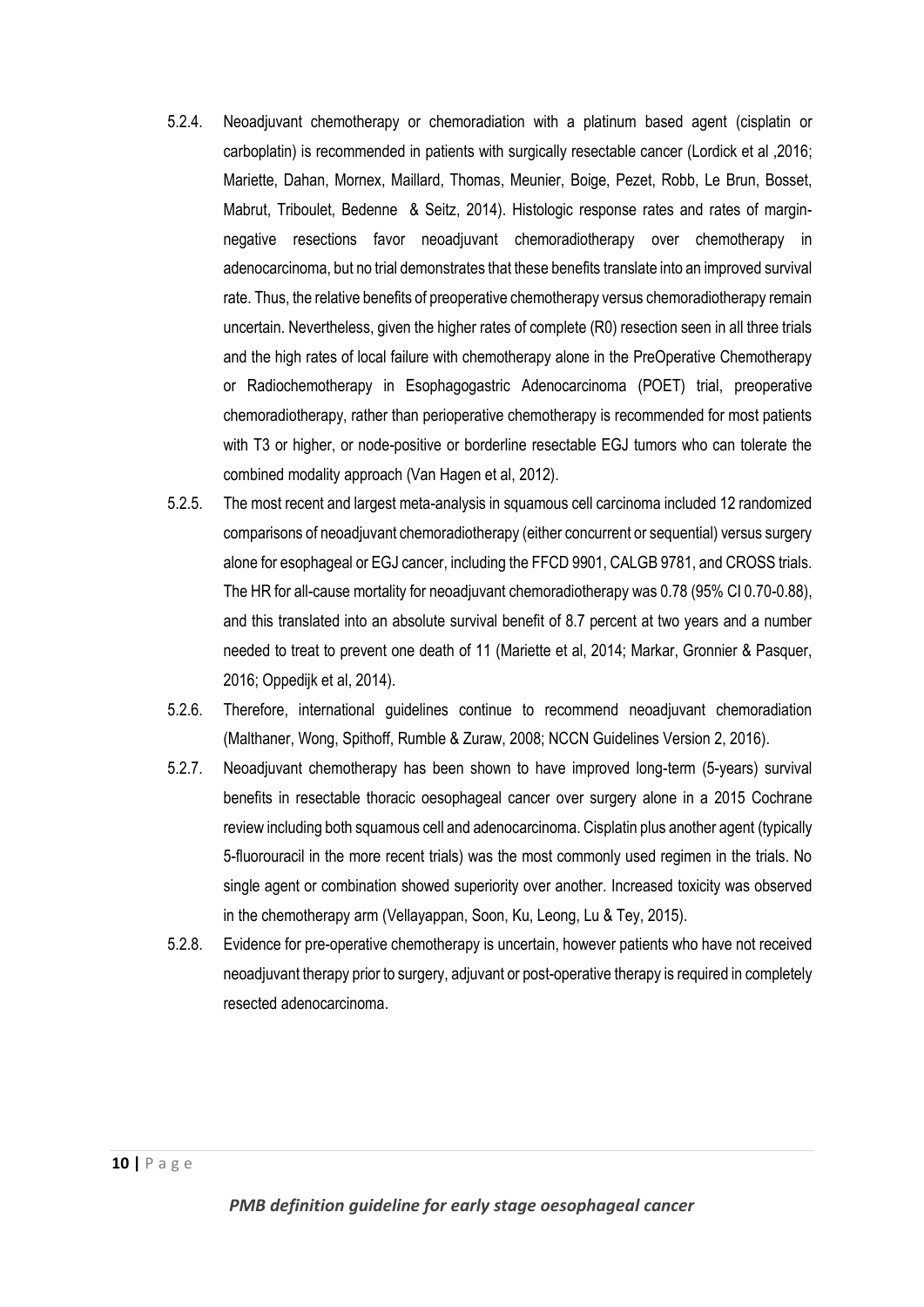#### 5.3. Radiation therapy

#### **Table 4: Radiation therapy in early stage including resectable oesophageal cancer**

Neo-adjuvant or adjuvant conventional radiation therapy is offered with concurrent chemotherapy.

Neo-adjuvant

- 25-28 # conventional radiation single volume /multiple volumes

Adjuvant

- 25 – 33# conventional radiation single volume /multiple volumes

**Brachytherapy** 

- 5.3.1. Whilst it may allow for shorter treatment times, the evidence supporting use of increased doses of radiotherapy is still lacking in terms of improved survival or tolerability or safety (Brower, Chen, Bassetti, Yu, Harari, Ritter & Baschnagel, 2016; Lordick et al, 2016).
- 5.3.2. Radiotherapy as monotherapy before surgery is not recommended and not considered to be PMB level of care (Little, Lerut, Harpole, Hofstetter, Mitchell, Altkori & Krasna, 2014).
- 5.3.3. Radiotherapy should be given in combination with chemotherapy for locally advanced, resectable cancer (Little et al, 2014).

#### **6. Follow up care**

- 6.1. Interruptions to radiation treatment should be avoided where possible with optimal patient monitoring and management. A weekly patient assessment should be carried out during radiation therapy (NCCN Guidelines Version 2, 2016).
- 6.2. Routine follow-up is recommended with endoscopy and CT after neoadjuvant treatment (Lordick et al, 2016).
- 6.3. Follow-up with EUS after chemotherapy or chemoradiation is not routinely recommended. Specialist motivation would be required as it may be required to assess response to neoadjuvant therapy in locally advanced N1 or T3-4 disease (Little et al, 2014; NCCN Guidelines Version 2, 2016; Varghese et al, 2013).
- 6.4. Endoscopy surveillance may be required at 3 months in patients who have not had surgery but have shown a complete response following chemoradiation (Lordick et al, 2016).

**11 |** P a g e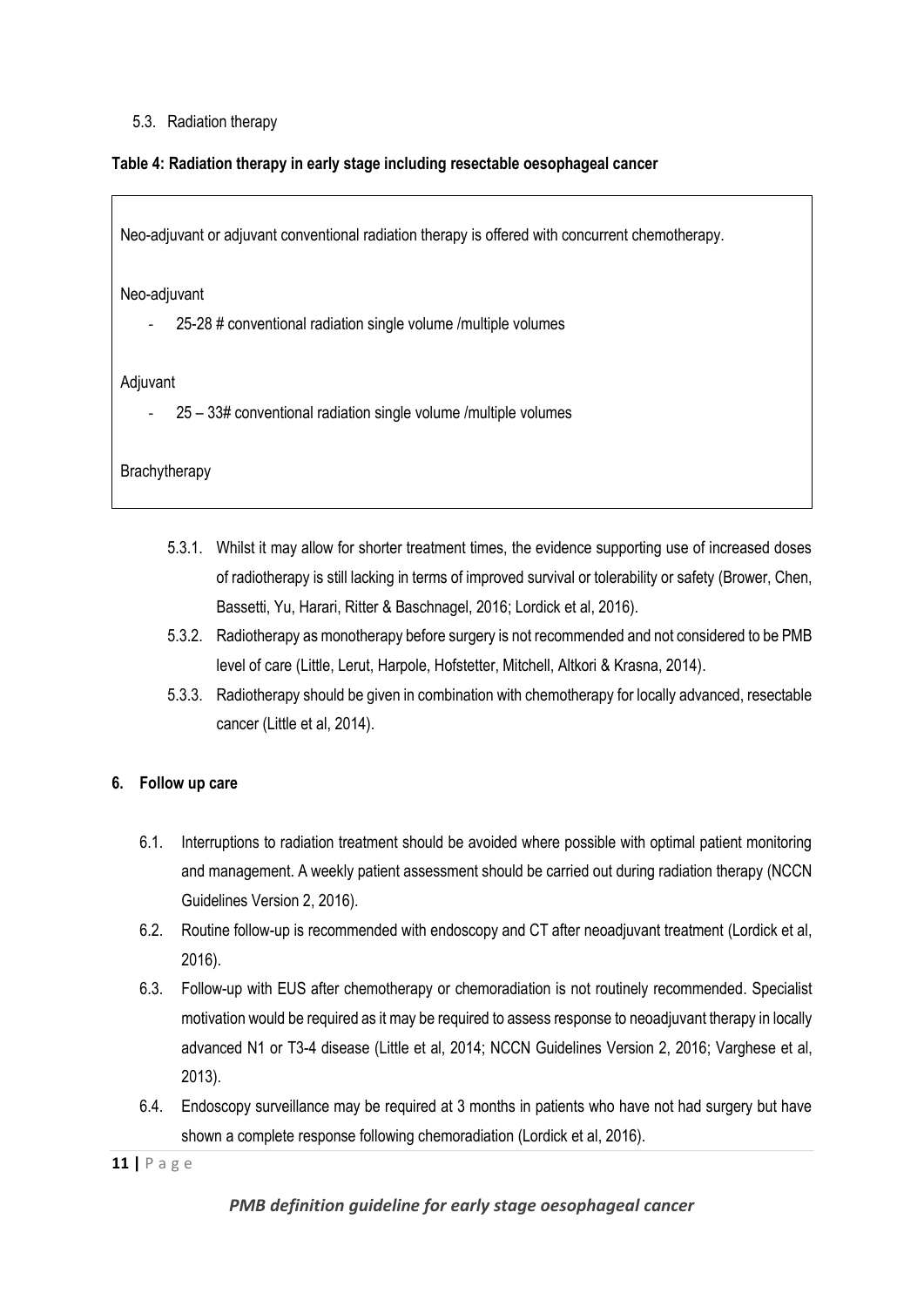- 6.5. The evidence for use of barium esophagram with contrast to detect anastomotic leaks following oesophagectomy is limited and does not appear to improve patient management (Cools-Lartigue, Andalib, Abo-Alsaud, Gowing, Nguyen, Mulder & Ferri, 2014). This is not PMB level of care.
- 6.6. The American Society of Clinical Oncology (ASCO) recommends in its Choosing Wisely campaign of 2013 to "avoid using positron emission tomography or positron emission tomography–computed tomography scanning as part of routine follow-up care to monitor for cancer recurrence in asymptomatic patients who have finished initial treatment to eliminate the cancer unless there is high-level evidence that such imaging will change the outcome" (Schnipper, Lyman, Blayney, Hoverman, Raghavan, Wollins & Schilsky, 2013).
- 6.7. The use of PET as a follow-up to detect recurrence in oesophageal does not improve survival outcomes at 2 years (Healy, Yin, Reddy & Wong, 2016).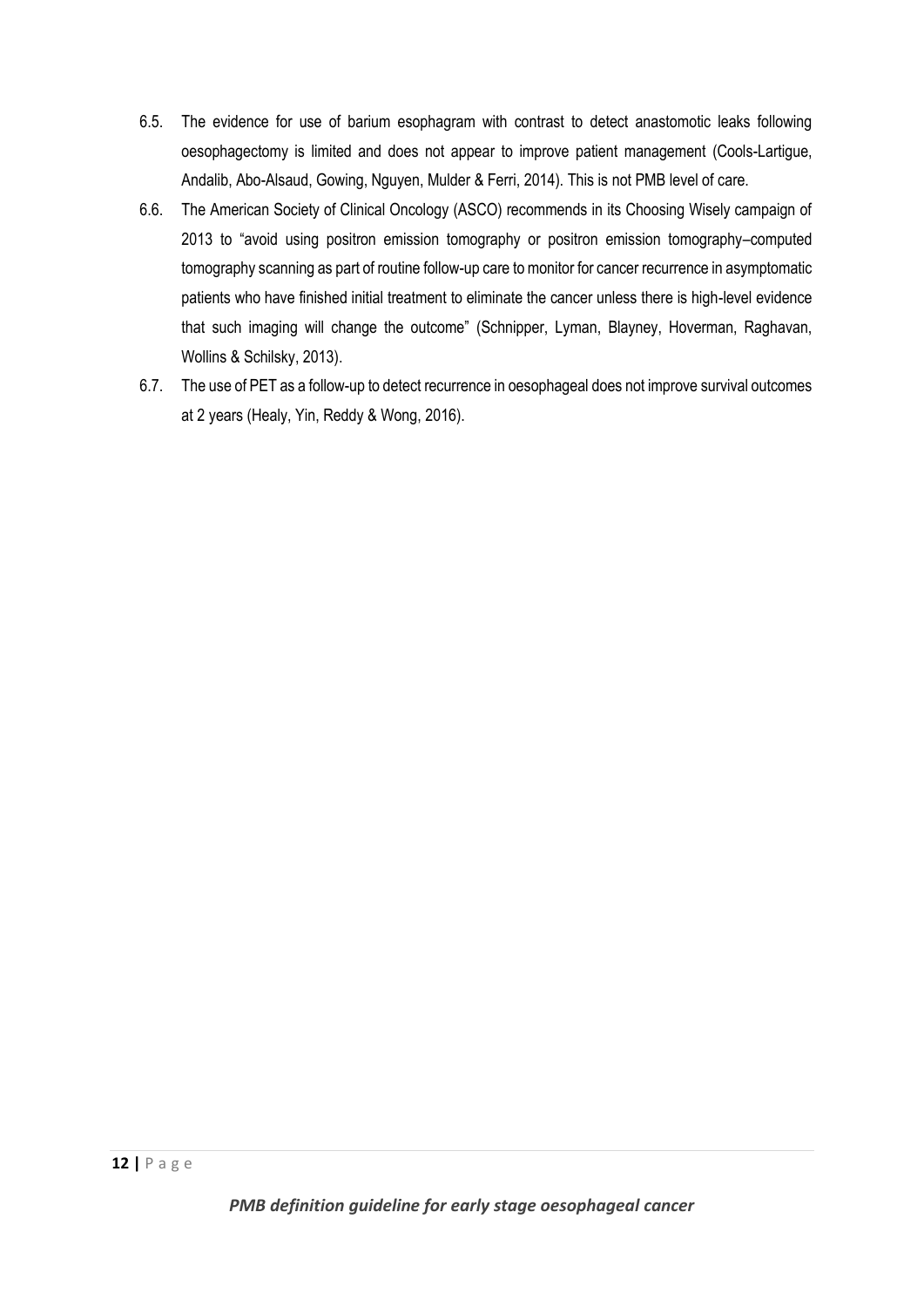Table 5 below shows recommended interventions and the corresponding frequencies up to 10 years post diagnosis

# **Table 5: Frequency of interventions considered to be PMB level of care in early stage oesophageal cancer during therapy and up to 10 years post diagnosis**

|                 |                     | Frequency during therapy       | 2 years post<br>Up<br>to     | $3 - 10$<br>years<br>post | Recurrent work $up$ – only if |
|-----------------|---------------------|--------------------------------|------------------------------|---------------------------|-------------------------------|
|                 |                     |                                | diagnosis                    | diagnosis                 | there is suspicion<br>of      |
|                 |                     |                                | Frequency per year           |                           | disease recurrence            |
| <b>Clinical</b> | Consultations       | Depends on the treatment       | Every 6 months for the first | Once per annum            |                               |
| assessment      |                     | intervention                   | 2 years                      |                           |                               |
| Laboratory      | Blood Count<br>Full | 6                              | $\overline{2}$               |                           | V                             |
|                 | (FBC)               |                                |                              |                           |                               |
|                 | Liver function test | 2 (Capecitabine requires LFT   | $\overline{2}$               |                           | $\sqrt{ }$                    |
|                 |                     | before each cycle)             |                              |                           |                               |
|                 | Renal function      | 2 (renal monitoring each cycle | $\mathbf 0$                  | $\Omega$                  | V                             |
|                 |                     | in cisplatin treatment)        |                              |                           |                               |
| Imaging         | Chest x-ray         | If clinically indicated        |                              |                           | V                             |
|                 | CT study of chest   | (follow-up scan required in    | $\overline{1}$               |                           | $\sqrt{ }$                    |
|                 | and abdomen         | neoadjuvant approach)          |                              |                           |                               |
|                 | OR                  |                                |                              |                           |                               |
|                 | PET scan - only     | 1                              | 0                            | 0                         | $\sqrt{ }$                    |
|                 | on specialist       |                                |                              |                           |                               |
|                 | motivation          |                                |                              |                           |                               |

**13 |** P a g e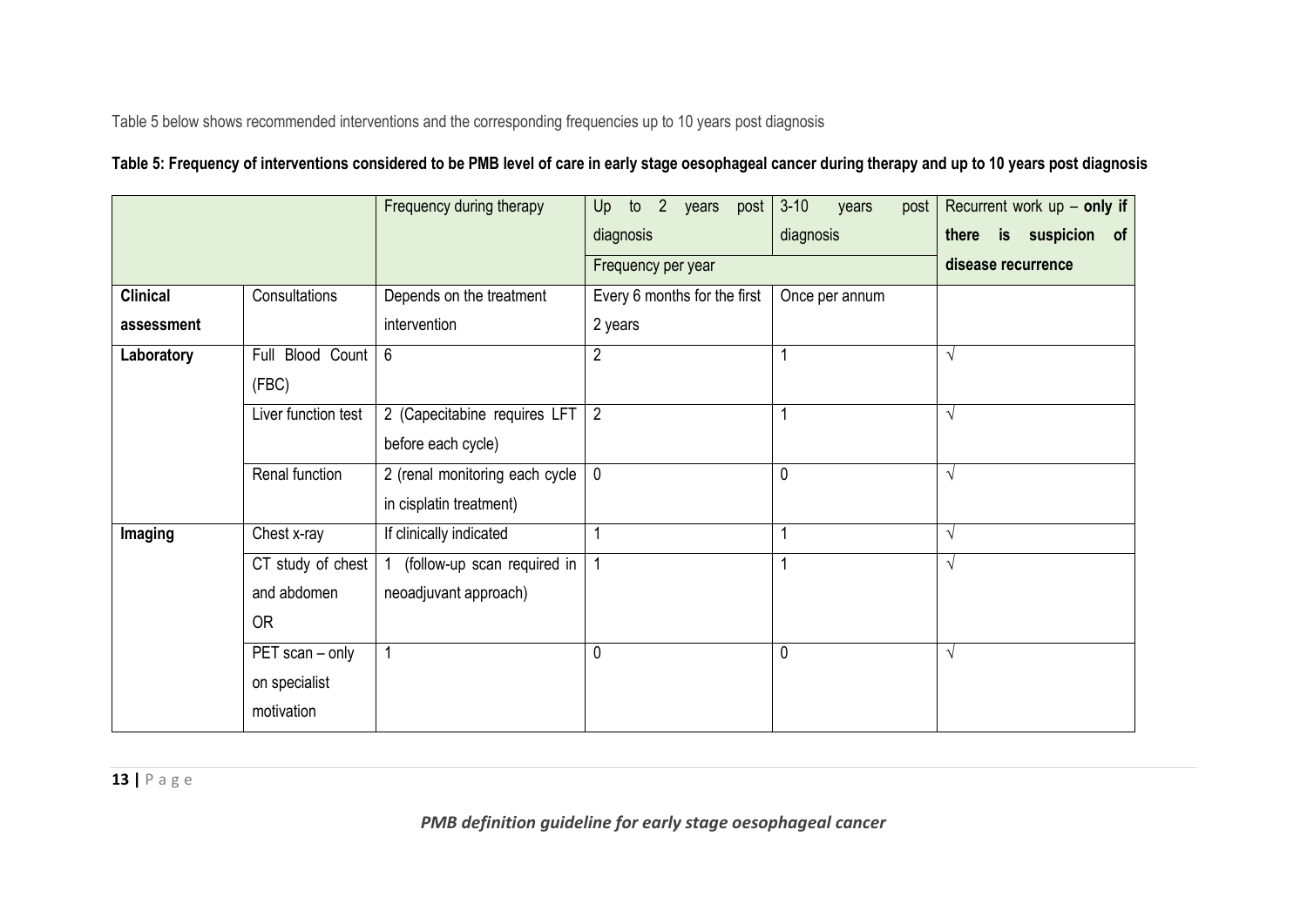| Swallow with | U                           | υ                          |  |
|--------------|-----------------------------|----------------------------|--|
| contrast     |                             |                            |  |
|              |                             |                            |  |
|              |                             |                            |  |
| Upper GI     | surgery to assess treatment |                            |  |
| endoscopy    | response)                   |                            |  |
|              |                             |                            |  |
|              |                             | (post neoadjuvant and pre- |  |

*This guideline will be due for update on 31 December 2018*

**14 |** P a g e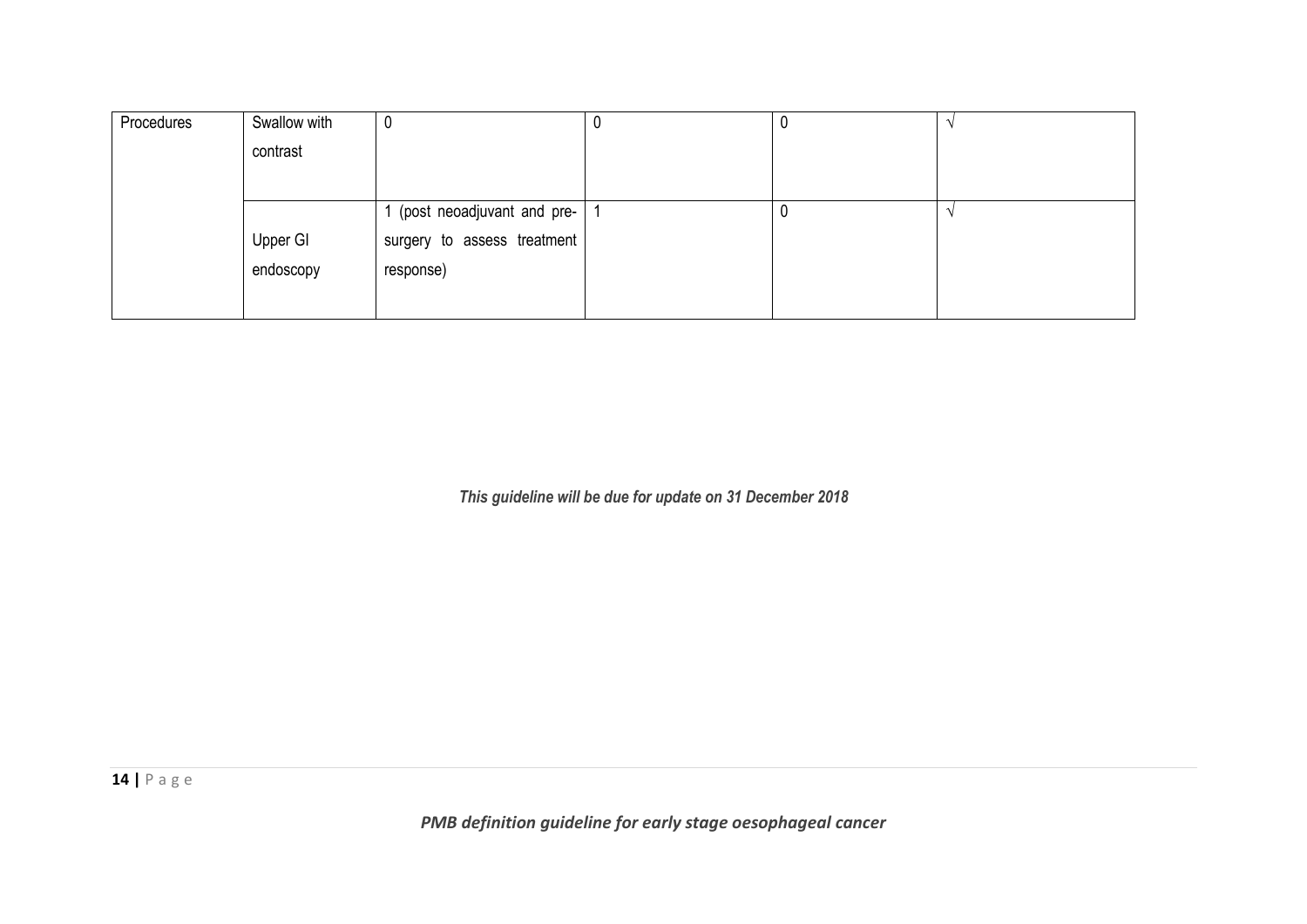#### 7. **References**

American Society for Gastrointestinal Endoscopy Standards of Practice Committee. 2013. Endosocopy in the assesment and treatment of esophageal cancer. *Gastrointestinal Endoscopy.* 77(3): 328-34.

Arnal, D., Arenas, F. & Arbeloa, L. 2015. Esophageal cancer: Risk factors, screening and endoscopic treatment in Western and Eastern countries. *World Journal of Gastroenterology*, 21(26):7933-7943.

Best, L., Mughal, M. & Gurusamy, K. 2016. Non-surgical versus surgical treatment for oesophageal cancer. *Cochrane Database of Systematic Reviews*, Vol. 3.

Brower, J.V., Chen, S., Bassetti, M.F., Yu, M., Harari, P.M., Ritter, M.A. & Baschnagel, A.M. 2016. Radiation Dose Escalation in Esophageal Cancer Revisited: A Contemporary Analysis of the National Cancer Data Base, 2004 to 2012. *International Journal of Radiation Oncology, Biology, Physics*, 96 (5): 985-993.

Bustamante, F., Hourneaux, D., Moura, E., Bernardo, W., Sallum, R., Ide, E. & Baba, E. 2016. Surgery versus Endoscopic Therapies for Early Cancer and High Grade Dysplasia in the Esophagus: a systematic review. *Arquivos de Gastroenterologica*., 53 (1):10-19.

Cools-Lartigue, J., Andalib, A., Abo-Alsaud, A., Gowing, S., Nguyen, M., Mulder, D. & Ferri, L. 2014. Routine contrast esophagram has minimal impact on the post-operative management of patients undergoing esphagectomy for esophageal cancer. *Annals of Surgical Oncology*, 8: 2573-2579.

Cuellar, S.L., Carter, B.W., Macapinlac, H.A., Ajani, J.A., Komaki, R., Welsh, J.W., Lee, J.H., Swisher, S.G., Correa, A.M., Erasmus, J.J. & Hofstetter, W.L. 2014. Clinical staging of patients with early esophageal adenocarcinoma: does FDG-PET/CT have a role? *Journal of Thoracic Oncology*, 9 (8):1202-1206.

Dai, Y., Li, C., Xie, Y., Liu, X., Zhang, J., Zhou, J., Pan, X. & Yang, S. 2014. Interventions for dysphagia in oesophageal cancer. *Cochrane Database of Systematic Reviews*, 10: p. CD005048.

Ferlay, J., Soerjomataram, I., Ervik, M., Dikshit, R., Eser, S., Mathers, C., Rebelo, M., Parkin, D.M., Forman, D. & Bray, F. GLOBOCAN 2012 v1.0, Cancer Incidence and Mortality Worldwide: IARC Cancer Base No. 11 [Internet]. Lyon, France: International Agency for Research on Cancer; 2013. Lyon, France*: International Agency for Research on Cancer*, 2013.

Global Burden of Disease Cancer Collaboration. 2016. Global, Regional, and National Cancer Incidence, Mortality, Years of Life Lost, Years Lived With Disability, and Disability-Adjusted Life-years for 32 Cancer Groups, 1990 to 2015. A Systematic Analysis for the Global Burden of Disease Study. *Journal of the American Medical Association*-*Oncology*, E1-E25.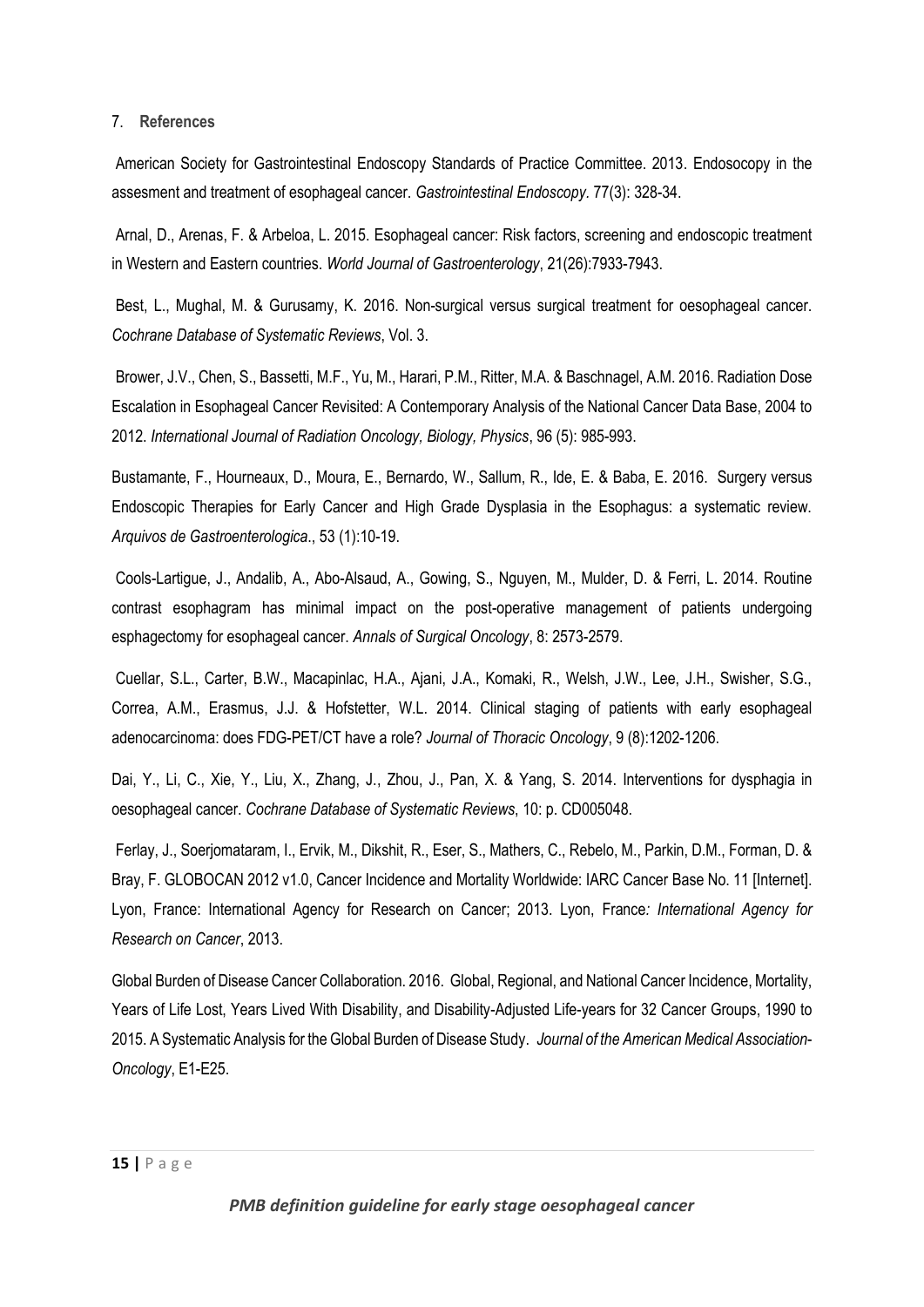Gould,A., Morgan, H., Motha, N., Makda, M., Domingo, A., Tiedt, S., Wing, J., Munanga, M., Tembo, J., Hale, M. & Bizos, D. 2015. Comparison of the incidence of oesophageal cancer in two 6-year periods from selected hospitals in and around Gauteng Province, South Africa. *South African Journal of Surgery*, 53(2):55-58.

Gurusamy, K., Pallari, E., Midya, S. & Mughal, M. 2016. Laparoscopic versus open transhiatal oesophagectomy for oesophageal cancer. *Cochrane Database of Systematic Reviews,* 3:CD011390.

Healy, M.A., Yin, H., Reddy, R.M. & Wong, S.L. 2016. Use of Positron Emission Tomography to Detect Recurrence and Associations With Survival in Patients With Lung and Esophageal Cancers. *Journal of the National Cancer Institute*, 108: 7

Little, A., Lerut, A., Harpole, D., Hofstetter, W., Mitchell, J., Altkori, N. & Krasna, M. 2014. The Society of Thoracic Surgeons Practice Guidelines on the role of multimodality treatment for cancer of the esophagus and gastroesophageal junction. *Annals of Thoracic Surgery*, 1880-5.

Lordick, F., Mariette, C., Haustermans, K., Obermannová R., and Arnold,D. 2016. Oesophageal Cancer: ESMO Clinical Practice Guidelines. *Annals of Oncology*, 27(5):v50-v57.

Lv,L., Hu, W., Ren, Y. & Wei, X. 2016. Minimally invasive esophagectomy versus open esophagectomy for esophageal cancer: a meta-analysis. *OncoTargets and Therapy*, 9: 6751-6762.

Malthaner, R.A., Wong, R.K.S., Spithoff, K.., Rumble, R.B. & Zuraw, L. 2008. Gastrointestinal Cancer Disease Site Group. Preoperative or postoperative therapy for resectable esophageal cancer. *Program in Evidence-based Care Evidence-based Series*, No.: 2-11 Version 4.

Mariette,C., Dahan, L., Mornex, F., Maillard, E., Thomas,P.A., Meunier, B., Boige, V., Pezet, D., Robb, W.B., Le Brun, V., Bosset, J.F., Mabrut, J.Y., Triboulet, J.P., Bedenne, L. & Seitz, J.F. 2014. Surgery alone versus chemoradiotherapy followed by surgery for stage I and II esophageal cancer: final analysis of randomized controlled phase III trial FFCD 9901. [ed.] 2416-22. *Journal of Clinical Oncology,* 32: 23.

Markar, S.R., Gronnier, C. & Pasquer, A. 2016. Role of neoadjuvant treatment in clinical T2N0M0 oesophageal cancer: results from a retrospective multi-centre European study. *European Journal of Cancer,* 56:59-68.

National Cancer Registry. Cancer in South Africa. 2011. Full Report: National Institute for Occupational Health, 2011.

National Comprehensive Cancer Network. Esophageal and Esophagogastric junction cancers. NCCN Guidelines Version 2.2016.

National Institute for Health and Care Excellence. Minimally invasive oesophagectomy: NICE, 2011. NICE Guidance IPG 407.

**16 |** P a g e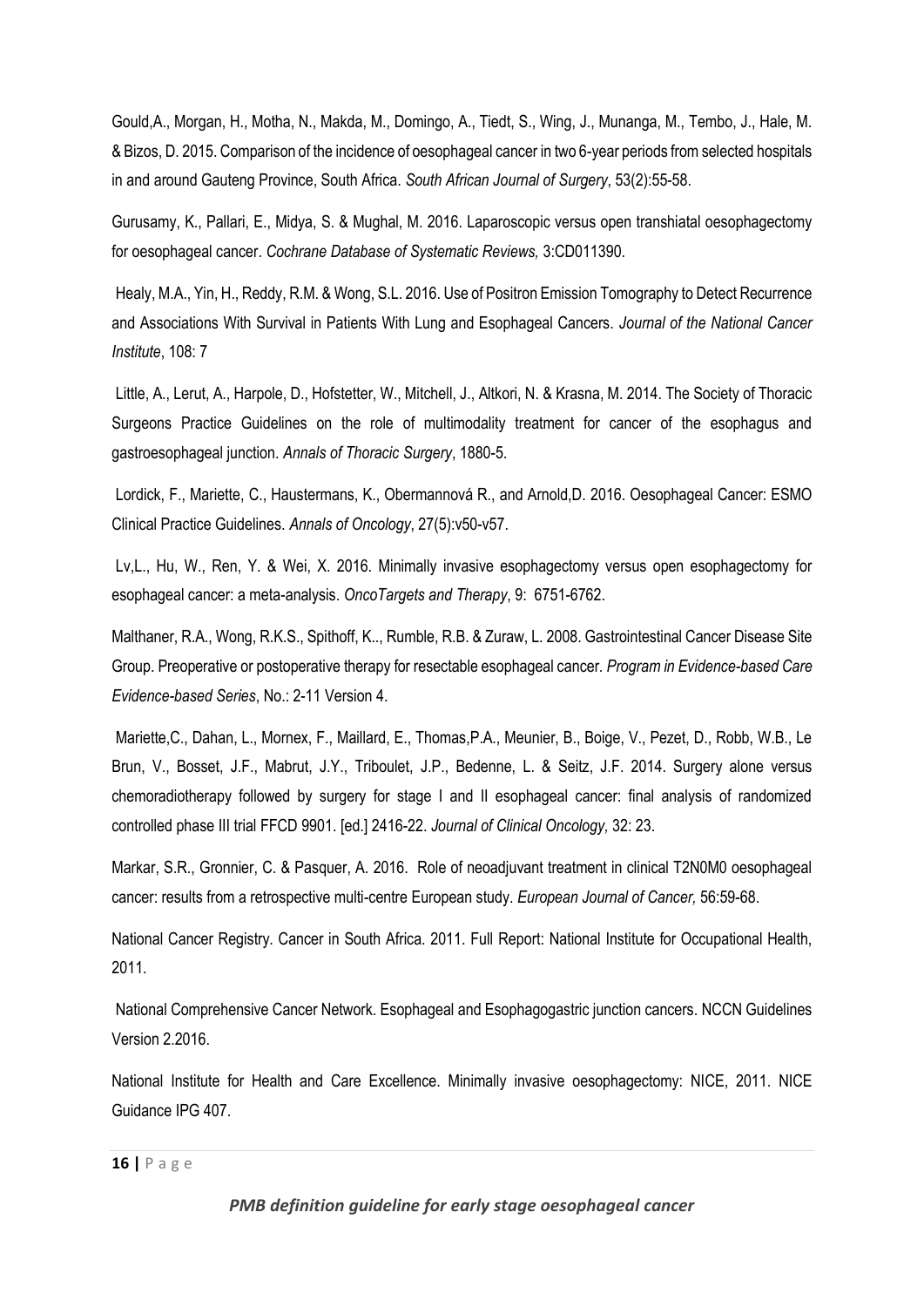Oppedijk, V., van der Gaast, A., van Lanschot, J.J., van Hagen, P., van Os, R., van Rij, C.M., van der Sangen, M.J., Beukema, J.C., Rütten, H., Spruit, P.H., Reinders, J.G., Richel, D.J., van Berge Henegouwen, M.I. & Hulshof, M.C. 2014. Patterns of recurrence after surgery alone versus preoperative chemoradiotherapy and surgery in the CROSS trials. *Journal of Clinical Oncology*. 32 (5): 385-91.

Rice, T.W., Ishwaran, H., Hofstetter, W.L., Kelsen,D.P., Apperson-Hansen, C., Blackstone, E.H. and Investigators., Worldwide Esophageal Cancer Collaboration. 2016. Recommendations for pathologic staging (pTNM) of cancer of the esophagus and esophagogastric junction for the 8th edition AJCC/UICC staging manuals. *Diseases of the Esophagus*, 29(8): 897-905.

Rice, T.W., Ishwaran, H., Hofstetter, W.L., Kelsen,D.P., Apperson-Hansen, C., Blackstone, E.H. and Investigators., Worldwide Esophageal Cancer Collaboration. 2016. Recommendations for clinical staging (cTNM) of cancer of the esophagus and esophagogastric junction for the 8th edition AJCC/UICC staging manuals. *Diseases of the Esophagus*, 29(8): 913-919.

Rice, T.W., Ishwaran, H., Hofstetter, W.L., Kelsen, D.P., Apperson-Hansen, C., Blackstone, E.H. and Investigators. Worldwide Esophageal Cancer Collaboration. 2016. Recommendations for neoadjuvant pathologic staging (ypTNM) of cancer of the esophagus and esophagogastric junction for the 8th edition AJCC/UICC staging manuals. *Diseases of the Esophagus*, 29 (8):906-912.

Schmidt, T., Lordick, F., Herrman, K. & Ott, K. 2015. Value of functional imaging by PET in esophageal cancer. *Journal of the National Comprehensive Cancer Network*, 13 (2):239-247.

Schnipper, L.E., Lyman, G.H., Blayney, D.W., Hoverman, J.R., Raghavan, D., Wollins, D.S. & Schilsky, R.L. 2013. American Society of Clinical Oncology 2013 top five list in oncology. *Journal of Clinical Oncology*, 31(34): 4362- 70.

Spaander, M.C., Baron, T.H., Siersema, P.D., Fuccio, L., Schumacher, B., Escorsell, À., Garcia-Pagán, J.C., Dumonceau, J.M., Conio, M., de Ceglie, A., Skowronek, J., Nordsmark, M., Seufferlein, T., Van Gossum, A., Hassan, C., Repici, A. & Bruno, M.J. 2016. Esophageal stenting for benign and malignant disease: European Society of Gastrointestinal Endoscopy (ESGE) Clinical Guideline. *Endoscopy*, 48(10): 939-48.

Van Hagen, P, Hulshof, M., Van Lanschot, J., Steyerberg, E., Van Berge Henegouwen, M., Wijnhoven, B., Richel, D., Nieuwenhuijzen, G., Hospers,G., Bonenkamp, J., Cuesta, M.,Blaisse, R., Busch, O., Kate,F., Creemers, G., Punt, C., Plukker, J., Verheul, H., Spillenaar Bilgen, E., Van Dekken, H., Van der Sangen, M., Rozema, T., Biermann, K., Beukema, J., Piet, A., Van Rij, C., Reinders, J., Tilanus, H. & Van der Gaast, A. 2012. Preoperative Chemoradiotherapy for Esophageal or Junctional Cancer. *New England Journal of Medicine*, 366:2074-84